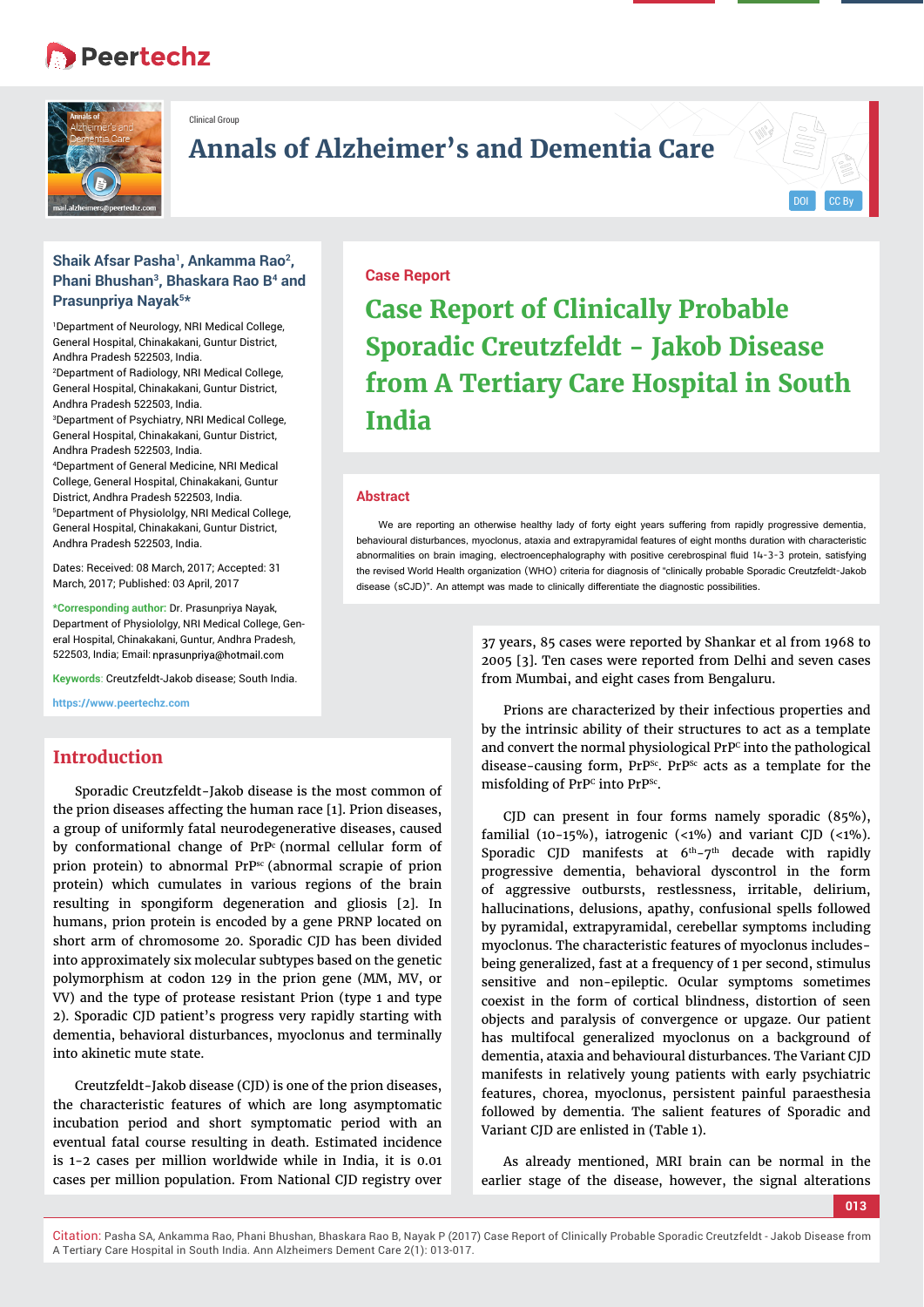| able it bincremating reatarco or oporagio oob from variant oob |                                         |                                                    |  |  |  |
|----------------------------------------------------------------|-----------------------------------------|----------------------------------------------------|--|--|--|
| <b>Clinical feature</b>                                        | <b>Sporadic CJD</b>                     | <b>Variant CJD</b>                                 |  |  |  |
| Average age at Clinical<br>Onset                               | 63 years                                | 28 years                                           |  |  |  |
| Length of survival from date<br>of clinical onset              | 4 months                                | 14 months                                          |  |  |  |
| Early symptoms                                                 | Cognition, behavioural                  | Psychosis, depression                              |  |  |  |
| <b>MRI Brain</b>                                               | Increased signal in<br>caudate, putamen | Increased signal in Pulvinar<br>region of Thalamus |  |  |  |
| <b>EEG</b>                                                     | Bi-phasic or triphasic<br>complex       | Non-specific or slow                               |  |  |  |
| CSF 14-3-3 Protein                                             | Usually elevated                        | Usually not elevated                               |  |  |  |
| Histopathology of brain<br>tissue                              | No amyloid plaques                      | 100% florid plagues                                |  |  |  |
| PrP IHC staining pattern of<br>brain tissue                    | Punctate pattern                        | Widespread plaque staining<br>pattern              |  |  |  |
| IHC staining of tonsil/<br>appendix                            | Negative                                | PrP <sup>d</sup> present in late stages            |  |  |  |

precede the changes in EEG and CSF abnormalities. Among the sequences, T2, FLAIR, DWI, ADC mapping has been used to detect the abnormality. DWI sequence is more sensitive (92%) and specific (93%). However combination of DWI and FLAIR signal changes increased the sensitivity to 98% and specificity to 95%. DWI sequence is more sensitive in the diagnosis of CJD in its early stage independent of EEG changes. Two patterns of abnormalities were described like isolated cortical gyri hyperintensities, combined cortical and deep gray nuclear (basal ganglia) involvement and Isolated Basal ganglionic changes could have been Third pattern [4]. Most common type is pattern two. The pathological correlate of T2 and FLAIR hyperintensity is astrogliosis, while vacuole formation which restricts the water diffusion in DWI imaging. Involvement of deep gray matter is associated with shorter disease course with rapidly progressing neurologic deterioration whereas absence of basal ganglia involvement correlates with delayed onset of dementia and longer disease course [5]. Combined DWI and FLAIR has higher sensitivity (91%) and specificity (95%) for CJD [6]. However, Vitali et al reaffirms that the pattern of FLAIR/DWI hyperintensity and reduction of ADC in striatal hyper intensity regions on DWI differentiates sporadic CJD from other rapidly progressive dementia with 98% sensitivity and 100% specificity [7].

## **Case Report**

48 year old lady, mother of 2 children, uneducated, right handed, was brought by family members with eight months history of forgetfulness involving the household works, failure to recognize the familiar faces and naming them, associated with repeating the words uttered and delayed response to the question asked. She keeps on repeating the same task without interruption. Geographic disorientation and way finding difficulty was present since 1 month. Behavioral symptoms of 2 months duration comprising restlessness, irritable and agitated at times with emotional liability of 1 month duration. She also developed infrequent jerky movements of the trunk and the limbs and tremors of the hands more than legs, bilateral (left side more than right side). Occasional incontinence of urine

was present. She was swaying to either side while walking requiring one person support to walk. No preceding history of fever, headache, vomiting and seizures. No history of recent vaccination, dog bite or head injury. She consumes nonvegetarian diet.

She scored 12 over 28 Mini-mental status examination (Folsteine MMSE) scale suggestive of severe dementia. She was suspicious, anxious and fearful with hallucinations. She had insight about her problem but impaired judgement. Significant impairment in recent and immediate memory domains with remote memory being intact. Stimulus sensitive myoclonus was present with auditory startle. No cranial nerve involvement including eye movement abnormalities. She had lower limb rigidity with normal tone in the hands. She had normal power, preserved deep tendon jerks and plantars were flexors. She had postural tremors of both hands, generalised multifocal myoclonic jerks of the trunk and the limbs. Bilateral finger nose in coordination with impaired Tandem gait was present.

She had rapidly progressive dementia to start with frontal lobes followed by temporal and parietal lobes with cerebellar ataxia, tremors and myoclonus. Differential diagnostic possibilities of Paraneoplastic encephalitis, autoimmune encephalitis, Hashimotos encephalitis, Isolated CNS Vasculitis were considered (Table 2).

#### **Laboratory evaluation**

She had hemoglobin of 11 mg%, total leucocyte count of 8200 cells/cu.mm, ESR of 20 mm in 1st hour. Serum Vitamin B12 was within normal limits. Renal function tests were normal, liver profile was normal including plasma ammonia. Serum electrolytes including Calcium were within normal limits. Thyroid profile was normal including anti-thyroid peroxidase (anti-TPO) antibodies. Serum was negative for anti-nuclear antibodies (ANA), Human immunodeficiency virus (HIV), Venereal disease research laboratory test (VDRL) and Voltage gated potassium channel antibody level (VGKC).

Cerebrospinal fluid (CSF) analysis revealed glucose of 72 mg/dl, protein of 20 mg/dl with four lymphocytes. CSF for Gram stain and Acid fast bacillary stain was negative. HSV-DNA PCR was negative in CSF. CSF for 14-3-3 protein was positive 1.5 ng/ml (reference range <1.5 ng/ml). CSF for paraneoplastic panel was negative for anti-Hu, anti-Ma 2 and CV-2. Magnetic resonance imaging of the brain (Figures 1,2) showed more or less symmetrical T2 and FLAIR hyperintensities of bilateral caudate, putamen, with areas of diffusion restriction (hyperintense on DWI sequence and hypointense on corresponding ADC mapping sequences) in bilateral parietal and occipital gyri (cortical ribboning), insular cortices, cingulate gyri with spared thalami with moderate cortical atrophy. Electroencephalogram (Figure 3) revealed periodic sharp waves of diphasic and triphasic morphology without anterior to posterior lag. Table 2 illustrates the differentiating features of diagnostic possibilities and favouring the diagnosis of CJD.

**014**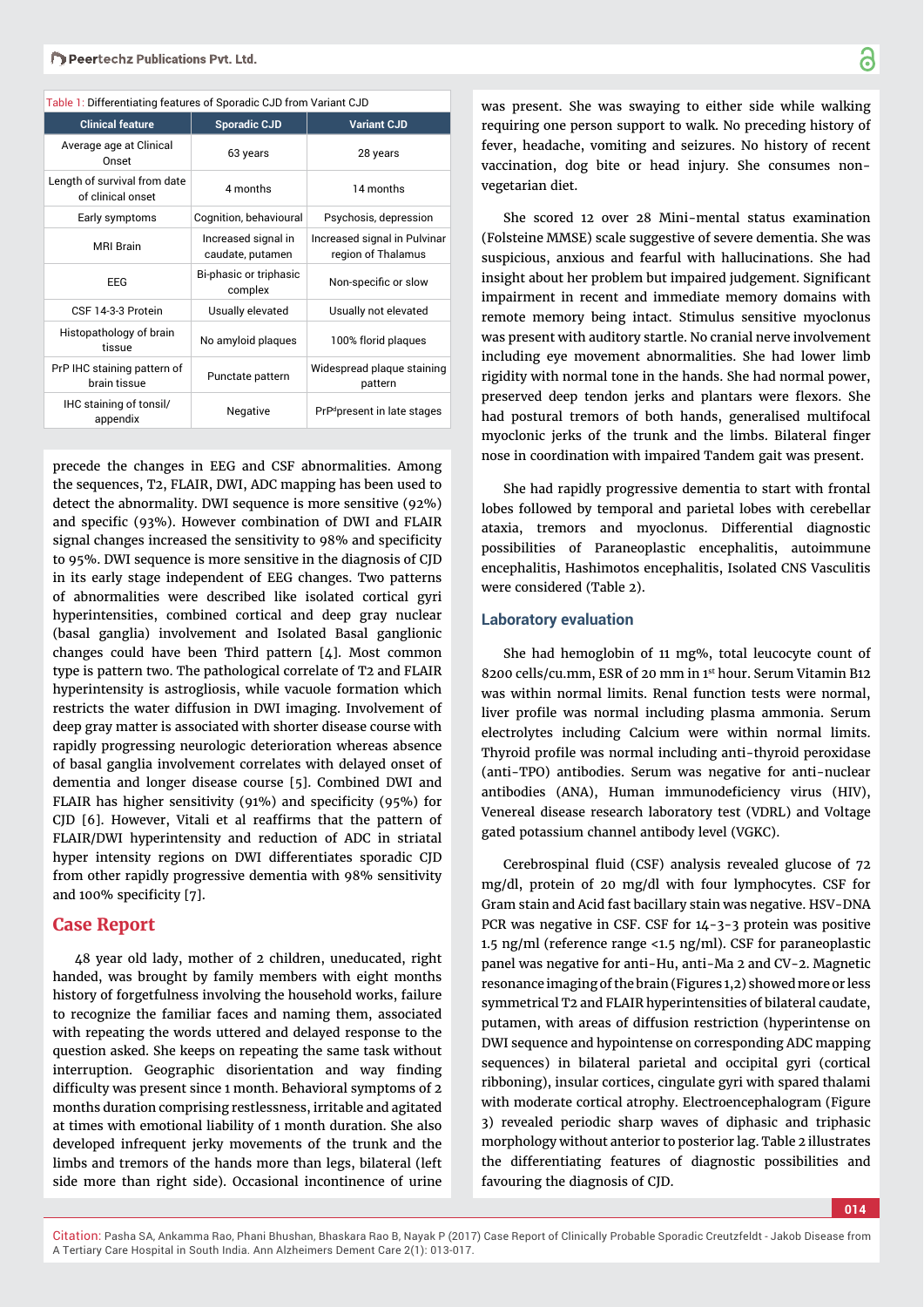| Table 2: Differential Diagnosis. |                                     |                                                             |                                                      |                                                      |                                              |  |  |
|----------------------------------|-------------------------------------|-------------------------------------------------------------|------------------------------------------------------|------------------------------------------------------|----------------------------------------------|--|--|
| <b>Features</b>                  | Paraneoplastic encephalitis         | <b>Autoimmune encephalitis</b>                              | <b>Hashimotos Encephalitis</b>                       | <b>Isolated CNS Vasculitis</b>                       | <b>CJD</b>                                   |  |  |
| Age                              | Any age                             | $60$ `s                                                     | $50$ `s                                              | Any age                                              | $60$ `s                                      |  |  |
| Initial symptoms                 | Memory loss<br>Confusion            | Memory loss<br>Psychosis<br><b>Seizures</b><br>Movement dis | Behaviouralsyndromes<br>Cognition<br><b>Seizures</b> | Headache<br>Hemiparesis<br><b>Seizures</b><br>Ataxia | Cognition<br><b>Behaviour</b><br>Personality |  |  |
| Pathophysiology                  | Anti-Hu, Ma-2, CV2<br>T-cell mediat | <b>AMPA</b><br>GABA-B<br>LGI-1                              | Elevated TPO<br>TG                                   | Granulomata inflammation                             | SC<br>PrP<br>cumulation                      |  |  |
| <b>MRI Brain</b>                 | <b>Medial Temporal Lobe</b>         | <b>Medial Temporal Lobe</b><br>Cortical-subcortical         | Cortical-subcortical                                 | hemorrhages/infarcts                                 | Cortical gyri, basal<br>ganglia              |  |  |
| <b>CSF</b>                       | Elevated cells and protein          | Elevated cells and protein                                  | Elevated cells and protein                           | variable                                             | Normal comp<br>$14-3-3+$                     |  |  |
| <b>EEG</b>                       | Seizure discharge                   | Seizure discharge                                           | Triphasic waves                                      | normal                                               | Periodic sharp wave<br>complex               |  |  |
| Treatment                        | Underlying cancer                   | Tumour/Steroids                                             | <b>IV Steroids</b>                                   | <b>IV Steroids</b>                                   | Palliative                                   |  |  |
| Prognosis                        | Variable                            | Variable                                                    | Good                                                 | Variable                                             | Poor                                         |  |  |



Figure 1: MRI Brain axial T2 and FLAIR sequences showing symmetrical hyperintensities in bilateral caudate, putamen, insular gyri, occipital gyri, cingulate gyri(arrows) MRI Brain axial T2 and FLAIR sequences showing symmetrical hyperintensities in bilateral caudate, putamen, insular gyri, occipital gyri, cingulate gyri(arrows).



Figure 2: MRI axial DWI and corresponding ADC mapping sequences showing symmetrical hyperintensities of basal ganglia (arrows) and cortical regions with 'cortical ribbon' (arrows parietal).

| Gent cann<br>VAAT INNA      |          | winning                    |          |                                          |
|-----------------------------|----------|----------------------------|----------|------------------------------------------|
| TEAT TEAM                   |          | MARMANUMMAN                |          |                                          |
| <b>FFIAT INAN</b>           | UNIV     | MMMM                       |          |                                          |
| FAAT Inne                   |          |                            |          |                                          |
| C4.42<br><b>COLORED AVE</b> |          |                            |          |                                          |
| PEAT                        |          |                            |          |                                          |
| <b>CIO-AZ</b><br>FS-AL      |          |                            |          |                                          |
| <b>T3.AT</b>                |          |                            |          |                                          |
| 75.83 IRANI                 |          |                            |          |                                          |
| <b>FFIAT INAMI</b>          |          |                            |          |                                          |
| <b>F3-A1</b><br>10.0.0      |          |                            |          |                                          |
| CIAI                        |          |                            |          |                                          |
| $P3-AB$<br>inna             |          |                            |          |                                          |
| $14 - 10$<br>14,84,95       |          |                            |          |                                          |
| Fe-All<br>INAM              |          |                            |          |                                          |
| $1 - 12$<br><b>INNA</b>     |          |                            |          |                                          |
|                             |          |                            |          | $12 - 55$<br>$712 - 55 - 07$<br>12.35.05 |
| $10 - 22 - 1$               | 12/35 H2 | $12 - 55 - 04$<br>12:55:03 | 12155205 |                                          |
|                             |          |                            |          |                                          |
|                             |          |                            |          |                                          |

## **Discussion**

This patient was diagnosed as clinically probable CJD inview of rapidly progressive dementia, cerebellar ataxia and cortical myoclonus, disease duration of less than 2 years, EEG abnormality and MRI brain abnormality, which is compatible with the diagnosis of CJD.

The age at onset of the disease was relatively younger in our case as similar to the published cases by Mehndiratta et al. [8]. The female preponderance among the published case series was also reported by Mehndiratta et al. [8]. Our patient had the typical clinical manifestations like rapidly progressive dementia, myoclonus, ataxia, tremors and behavioural symptoms. Similar observations were noted in the case series by Velásquez-Pérez et al. [9] and González Duarte et al. [10]. Behavioural manifestations in CJD occur in 30% of patients at the onset and 57% at later stages of the disease [1]. Mahale et al. found 62% of their patients having behavioural manifestations [11]. Our patient did not have any family history, hence we presume this as sporadic CJD. Familial CJD was reported only in 2 cases by González Duarte et al [10], and single reports by Mehndiratta et al. [8] and Chandra et al. [12]. The time interval between the onset of the symptoms to the diagnosis was 8

**015**

Citation: Pasha SA, Ankamma Rao, Phani Bhushan, Bhaskara Rao B, Nayak P (2017) Case Report of Clinically Probable Sporadic Creutzfeldt - Jakob Disease from A Tertiary Care Hospital in South India. Ann Alzheimers Dement Care 2(1): 013-017.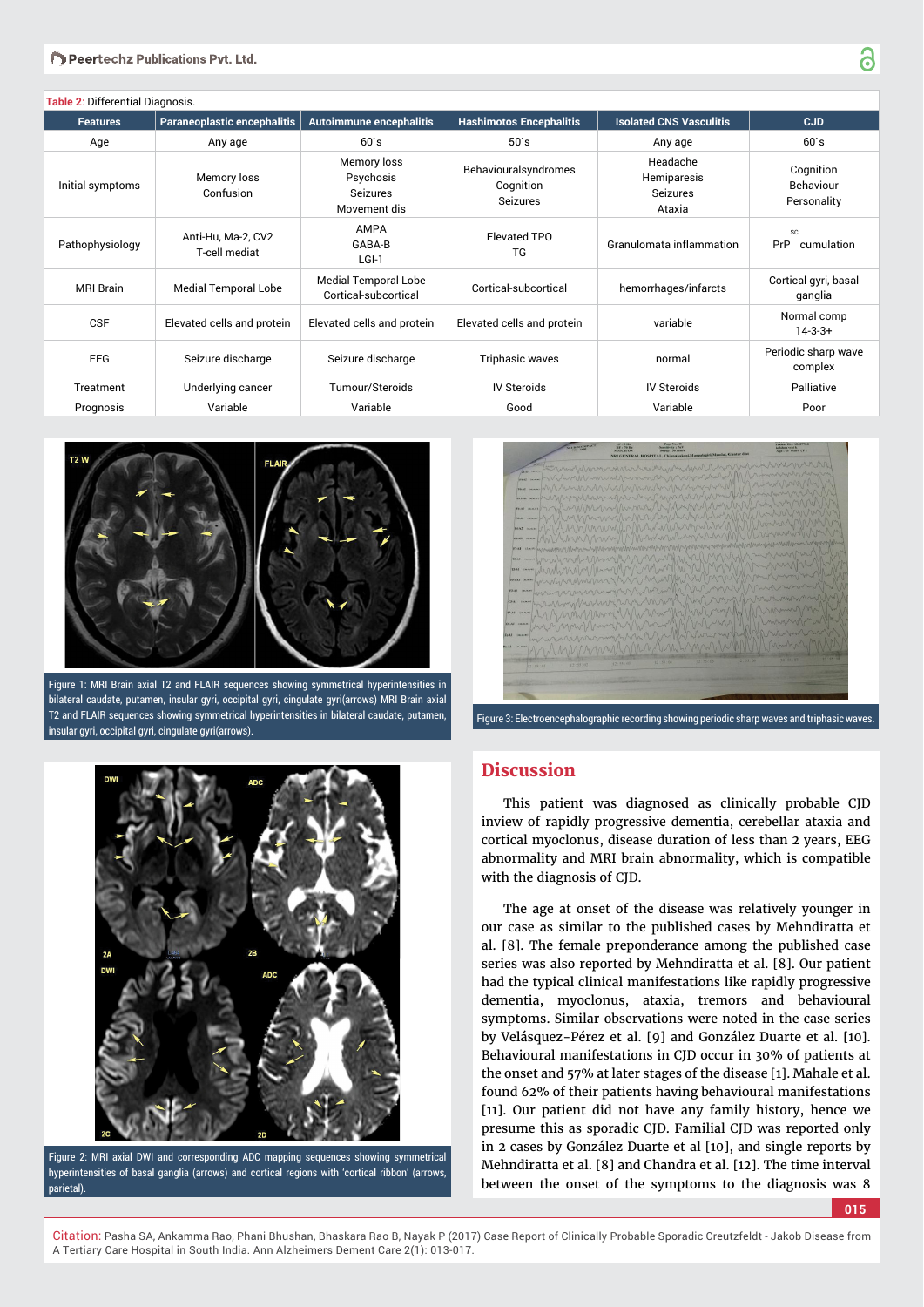months in our case while it ranges from 1-12 months in other case series [8,10]. As per the literature, the mean duration from onset of symptoms to the time of death was 6.6 months (Range: 3-14 months) [8,10]. The mean survival of CJD patients is 5 months and about 80% of patients succumb to disease after 12 months from onset [1]. Our patient is alive and dependent on care givers for her daily functioning.

EEG in our patient showed triphasic waves and periodic sharp wave complexes, however, it can be normal in the earlier part of the disease but classical features would be generalized periodic sharp waves, biphasic and triphasic waves at a rate of one per second. EEG has a sensitivity of 67% and specificity of 74 86% in the diagnosis of CJD [10]. Repeated EEG during the course of disease increases the probability of demonstrating characteristic EEG abnormality.Similar EEG findings is sometimes possible in Hashimotos encephalopathy and VGKC encephalitis but easily can be differentiated as illustrated in (Table 2).

Imaging study of the current patient revealed abnormality in both deep gray nuclei and cortical gyri. Similar to our observations, Mahale et al. reported six of their eight patients showing symmetrical basal ganglionic hyperintensities, which were showing restriction under DWI imaging, however cortical signal changes (parieto-occipital, frontal and temporal) did not show restriction [11]. Similar abnormalities were also reported by González Duarte et al. [10] in 5 of 7 patients showing only basal gangslionic abnormalities without cortical signal changes (Pattern 3). Recently, Biswas et al. [13] had shown 100% (10/10) of their patients showing Pattern two abnormalities (Basal ganglionic signal changes – 8 patients and parieto occipital signal changes – 2 patients). Magnetic resonance imaging of brain can be normal in the earliest stages of CJD while it may show only atrophy in the terminal stage of the illness with the classical signal alterations might have disappeared.

The detection of the 14-3-3 protein in CSF has been one of the markers for diagnosis of CJD [14]. This protein detection raises the accuracy in diagnosing sporadic CJD with sensitivity of 92% and specificity 80% [15]. But Zerr et al. refuted this observation as they found that imaging findings were equivalent to elevated levels of the 14-3-3 protein in the diagnosis of probable sporadic CJD [16]. Other biomarkers such as t-tau, p-tau, S-100, or neuron-specific enolase (NSE) in the CSF are required in addition to, protein 14-3-3 [15].

#### **Diagnosis**

The diagnosis is based on clinical profile of the onset and course of symptoms, EEG changes and typical imaging abnormalities. Several clinical criteria exist, but the better bedside one is the CDC`s Clinical criteria for diagnosis of CJD 2010 which is the Revised WHO criteria (Table 3) [17]. Of late, other than CSF 14-3-3 which is a surrogate marker for the diagnosis of CJD, several other markers like Neuron specific enolase (NSE), S-100 beta amyloid, p-tau, t-tau are available. Focusing the possibilities of early detection of prion diseases, recently, anti-prion screening test using real time quackinginduced conversion has been reported [18]. Though, olfactory epithelium is a known peripheral target of  $PrP^{sc}$  deposition in sCJD [19], CSF and urine are also reliable source for early detection of sCJD [20], whereas, a new blood test has been recently identified with 100% sensitivity and specificity in vCJD [21]. Yield of different diagnostic tests is enlisted in the (Table 4).

### **Conclusion**

High index of suspicion is required to identify the patients with classical manifestations so as to register to the national authority and to take necessary preventable action, if possible, and to treat symptomatically in view of lack of definite curative treatment at present for this fatal disease.

**Table 3**: CDC's Diagnostic Criteria for Creutzfeldt-Jakob Disease (CJD), 2010 (Revised WHO criteria 1998).

- Definite: Diagnosed by standard neuropathological techniques; and/or immunocytochemically and/or western blot confirmed protease-resistant PrP and/or presence of scrapie-associated fibrils
- **Probable**: Progressive dementia; and at least two out of the following four clinical features: Myoclonus visual or cerebellar disturbance pyramidal/ extrapyramidal dysfunction akinetic mutism; and a typical EEG during an illness of any duration and/or a positive 14-3-3 CSF assay and a clinical duration to death routine investigations should not suggest an alternative diagnosis
- **Possible**: Progressive dementia; and at least two out of the following four clinical features: Myoclonus visual or cerebellar disturbance pyramidal/ extrapyramidal dysfunction akinetic mutism, and no EEG or atypical EEG; duration to death <2 years
- **Iatrogenic CJD**: Progressive cerebellar syndrome in a recipient of human cadaveric-derived pituitary hormone; or sporadic CJD with a recognized exposure risk, e.g., antecedent neurosurgery with dura mater graft
- Familial CJD: Definite or probable CJD plus definite or probable CJD in a firstdegree relative; and/or neuropsychiatric disorder plus disease-specific PrP gene mutation.

| <b>Test Name</b>                                  | Sensitivity (%) | Specificity (%) |
|---------------------------------------------------|-----------------|-----------------|
| CSF 14-3-3                                        | 92              | 80              |
| CSF tau<br>$>1300$ pg/ml                          | 86              | 88              |
| <b>CSF NSE</b>                                    | 73              | 95              |
| S100Beta                                          | 82              | 76              |
| Real-time quaking-induced<br>conversion (RT-QuIC) | 80-87           | 98-100          |
| <b>MRI Brain</b>                                  | 60-90           | 94              |
| FLAIR+DWI                                         | 98              | 95              |

## **References**

Table 4: Yield of Diagnostic tests in CJD.

- 1. Brown P, Gibbs CJ Jr, Rodgers-Johnson P, Asher DM, Sulima MP, et al. (1994) Human spongiform encephalopathy: The National Institutes of Health series of 300 cases of experimentally transmitted disease. Ann Neurol 35: 513-529. **Link:** https://goo.gl/CKZ9EA
- 2. Glatzel M, Ott PM, Linder T, Gebbers JO, Gmür A, et al. (2003). Human prion diseases: Epidemiology and integrated risk assessment. Lancet Neurol 2: 757-763. **Link:** https://goo.gl/sP7sZG

**016**

Citation: Pasha SA, Ankamma Rao, Phani Bhushan, Bhaskara Rao B, Nayak P (2017) Case Report of Clinically Probable Sporadic Creutzfeldt - Jakob Disease from A Tertiary Care Hospital in South India. Ann Alzheimers Dement Care 2(1): 013-017.